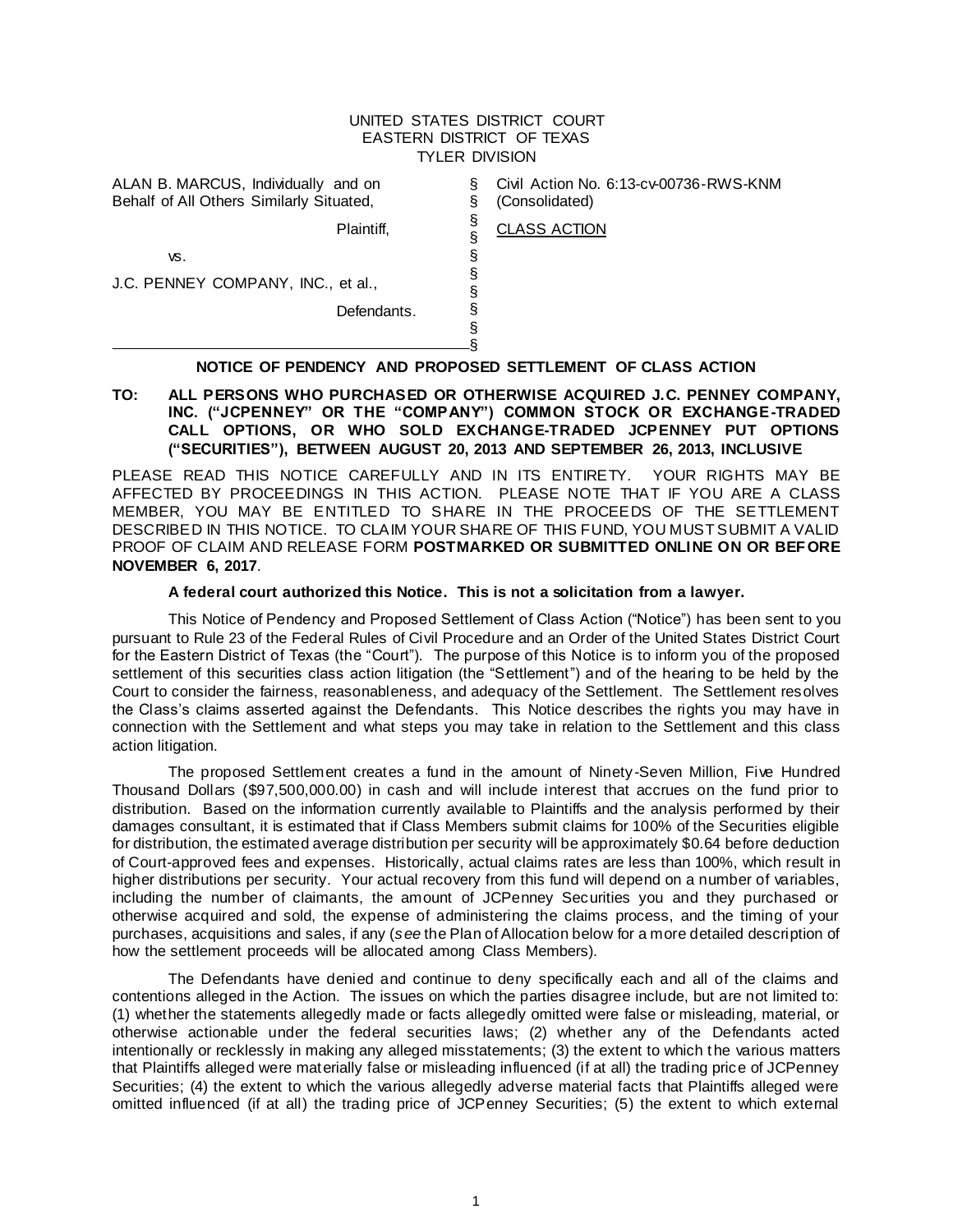factors, such as general market conditions, influenced the trading price of JCPenney Securities; (6) the effect of various market forces influencing the trading price of JCPenney Securities; (7) the amount by which the price of JCPenney Securities was allegedly artificially inflated (if at all); and (8) the appropriate economic model for determining the amount by which the price of JCPenney Securities was allegedly artificially inflated (if at all). Plaintiffs and Defendants do not agree on the average amount of damages per security that would be recoverable if Plaintiffs were to have prevailed on each claim asserted. The Defendants deny that they have violated the federal securities laws or any laws.

Plaintiffs believe that the proposed Settlement is a very good recovery and is in the best interests of the Class. There were significant risks associated with continuing to litigate through trial, and if the Defendants prevailed at trial, the Class would receive nothing. In addition, the amount of damages recoverable by the Class was and is challenged by the Defendants. Recoverable damages in this case are limited to losses caused by conduct actionable under applicable law, and had the Action gone to trial, the Defendants intended to assert that they have not violated the law, that they are not liable, and that any losses of Class Members were caused by non-actionable market, industry, general economic or company-specific factors.

Plaintiffs' Counsel have not received any payment for their services in conducting this Action on behalf of Plaintiffs and the members of the Class, nor have they been paid their litigation expenses. If the Settlement is approved by the Court, Lead Counsel will apply to the Court for attorneys' fees of up to one-third of the settlement proceeds plus expenses not to exceed \$950,000.00, plus interest on such amounts, all of which shall be paid from the Settlement Fund. If the am ounts requested by counsel are approved by the Court, the average cost per security would be approximately \$0.22. In addition, the Plaintiffs intend to seek an amount not to exceed \$12,000 in the aggregate for their time and expenses incurred in representing the Class.

This Notice is not an expression of any opinion by the Court about the merits of any of the claims or defenses asserted by any party in this Action or the fairness or adequacy of the proposed Settlement.

For further information regarding this Settlement you may contact: Rick Nelson, c/o Shareholder Relations, Robbins Geller Rudman & Dowd LLP, 655 West Broadway, Suite 1900, San Diego, CA 92101, Telephone: 1-800-449-4900. Please do not call any representative of the Defendants or the Court.

### **I. NOTICE OF HEARING ON PROPOSED SETTLEMENT**

A hearing (the "Settlement Hearing") will be held on November 29, 2017, at 10:00 a.m., before the Honorable K. Nicole Mitchell, United States Magistrate Judge, at the United States District Court for the Eastern District of Texas, William M. Steger Federal Building and United States Courthouse, 211 West Ferguson Street, Room 353, Tyler, TX 75702. The purpose of the Settlement Hearing will be to determine: (1) whether the Settlement consisting of Ninety-Seven Million, Five Hundred Thousand Dollars (\$97,500,000.00) in cash plus accrued interest on the Settlement Fund should be approved as fair, reasonable, and adequate to the Class, which would result in this Action being dismissed with prejudice against the Released Persons as set forth in the Settlement Agreement dated June 14, 2017 (the "Stipulation" or the "Settlement Agreement"); (2) whether the proposed plan to distribute the settlement proceeds (the "Plan of Allocation") is fair, reasonable, and adequate; and (3) whether the application by Lead Counsel for an award of attorneys' fees and expenses should be approved. The Court may adjourn or continue the Settlement Hearing without further notice to the Class.

# **II. DEFINITIONS USED IN THIS NOTICE**

1. "Authorized Claimant" means any member of the Class who submits a timely and valid Proof of Claim and Release form and whose claim for recovery has been allowed pursuant to the terms of the Stipulation.

2. "Claims Administrator" means the firm of Gilardi & Co. LLC.

3. "Class" means all persons who purchased or otherwise acquired JCPenney common stock or call options, or who sold JCPenney put options, between August 20, 2013 and September 26, 2013, inclusive (the "Class Period"). Excluded from the Class are any current or former defendant and any current or former director, officer, subsidiary and affiliate of JCPenney, or members of the immediate family of current and former defendants, as well as any person, firm, trust, corporation, officer, director or other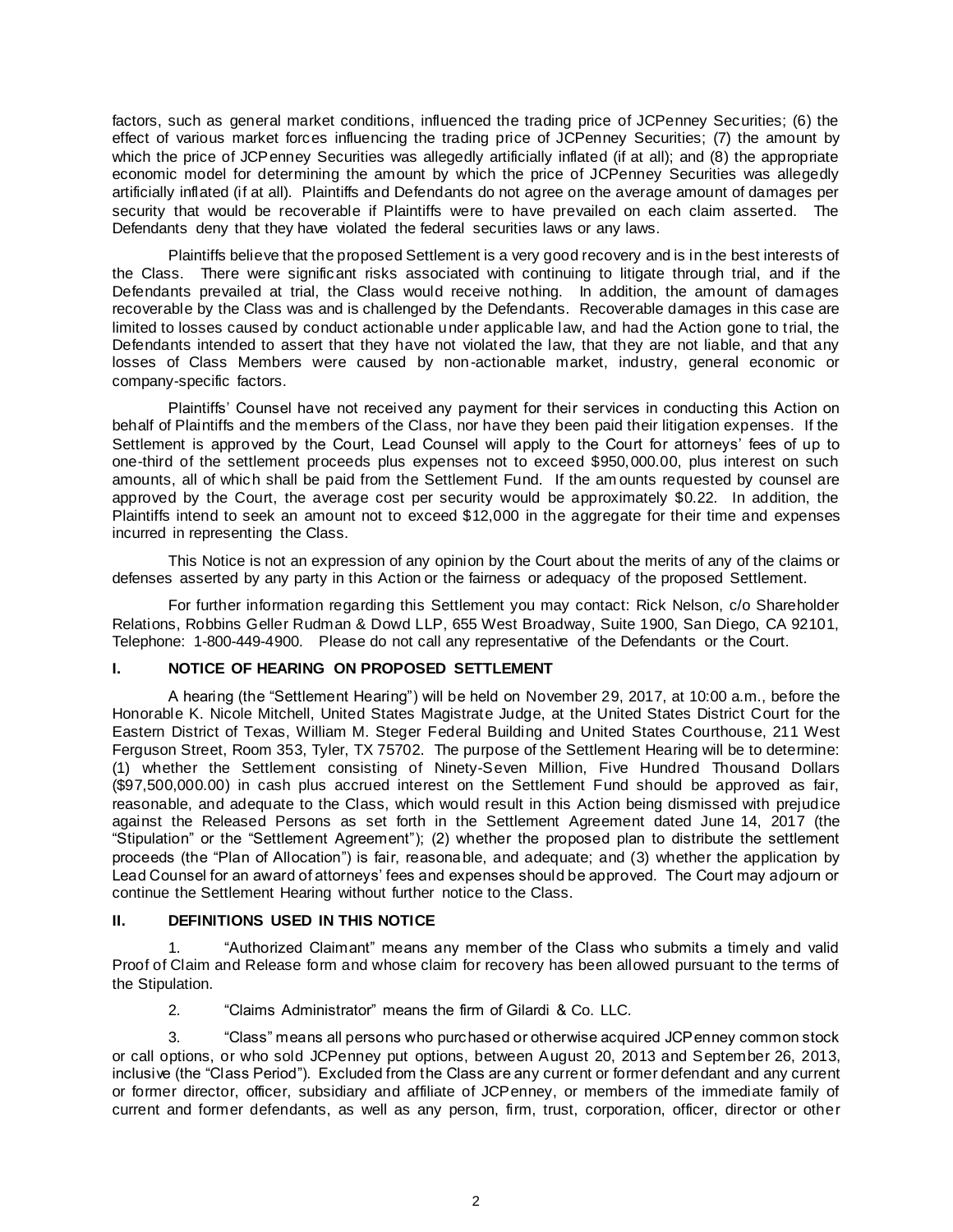individual or entity in which any current or former defendant has a controlling interest, and the legal representatives, affiliates, heirs, successors-in-interest or assigns of any such excluded party.

4. "Class Member" means a Person who falls within the definition of the Class as set forth above.

5. "Class Period" means the period from August 20, 2013 to September 26, 2013, inclusive.

6. "Defendants" means JCPenney, Myron E. Ullman, III, and Kenneth H. Hannah.

7. "Effective Date" means the first date by which all of the events and conditions specified in paragraph 7.1 of the Stipulation have been met and have occurred.

8. "Escrow Account" means the account controlled by the Escrow Agent.

9. "Escrow Agent" means Robbins Geller Rudman & Dowd LLP or its successor(s).

10. "Final" means when the last of the following with respect to the Judgment shall occur: (i) the expiration of the time to file a motion to alter or amend the Judgment under Federal Rule of Civil Procedure 59(e) has passed without any such motion having been filed; (ii) the expiration of the time in which to appeal the Judgment has passed without any appeal having been taken; and (iii) if a motion to alter or amend is filed or if an appeal is taken, the determination of that motion or appeal in such a manner as to p ermit the consummation of the Settlement, in accordance with the terms and conditions of the Stipulation. For purposes of this paragraph, an "appeal" shall include any petition for a writ of certiorari or other writ that may be filed in connection with approval or disapproval of this Settlement, but shall not include any appeal which concerns only the issue of attorneys' fees and expenses or any Plan of Allocation of the Settlement Fund.

11. "Judgment" means the judgment and order of dismissal with prejudice to be rendered by the Court upon approval of the Settlement, substantially in the form attached to the Stipulation as Exhibit B.

12. "Lead Counsel" means Robbins Geller Rudman & Dowd LLP, 655 West Broadway, Suite 1900, San Diego, CA 92101.

13. "Net Settlement Fund" means the portion of the Settlement Fund that shall be distributed to Authorized Claimants as allowed by the Stipulation, the Plan of Allocation, or the Court, after provision for the amounts set forth in paragraph 5.4 of the Stipulation.

14. "Person" means an individual, corporation, partnership, limited partnership, association, joint stock company, estate, legal representative, trust, unincorporated association, government or any political subdivision or agency thereof, and any business or legal entity and his, her or its spouses, heirs, predecessors, successors, representatives, or assignees.

15. "Plaintiffs" means the National Shopmen Pension Fund ("NSPF") and David O'Connell.

16. "Plaintiffs' Counsel" means any counsel who have appeared for any of the Plaintiffs in the Action.

17. "Plan of Allocation" means a plan or formula of allocation of the Net Settlement Fund whereby the Settlement Fund shall be distributed to Authorized Claimants after payment of expenses of notice and administration of the Settlement, Taxes and Tax Expenses and such attorneys' fees, costs, expenses, and interest and other expenses as may be awarded by the Court. Any Plan of Allocation is not part of the Stipulation and the Released Persons shall have no responsibility or liability with respec t to the Plan of Allocation.

18. "Related Persons" means, with respect to the Defendants, each and all of their respective present or former parents, subsidiaries, affiliates, successors and assigns, and each and all of their respective present or former officers, directors, employees, employers, attorneys, accountants, financial advisors, commercial bank lenders, insurers, reinsurers, investment bankers, representatives, general and limited partners and partnerships, heirs, executors, administrators, successors, affiliates, agents, spouses, associates, and assigns of each of them or any trust of which any Defendant and/or their Related Persons is the settlor or which is for the benefit of any Defendant and/or their Related Persons and/or member(s) of his or her family and any entity in which any such Defendant and/or their Related Persons has a controlling interest.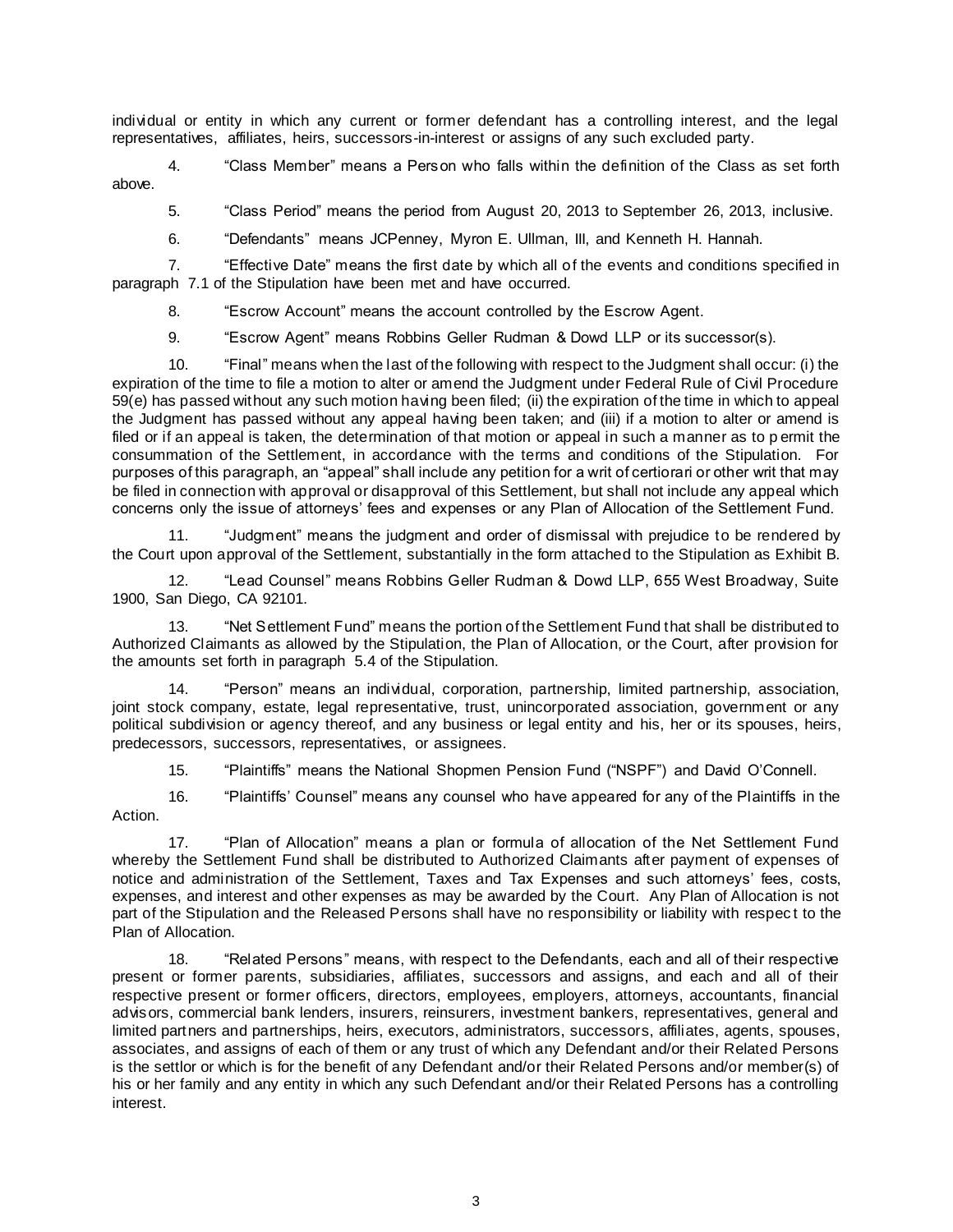19. "Released Claims" means any and all claims and causes of action of every nature and description whatsoever whether known or unknown, whether arising under federal, state, common or foreign law, whether class or individual in nature, that Lead Plaintiff NSPF or any other member of the Class asserted in the Action or could have asserted in any forum that arise out of or are based upon or related in any way to (i) the purchase or acquisition of JCPenney common stock or call options, or the sale of JCPenney put options, and (ii) the allegations, transactions, facts, matters, or occurrences, representations or omissions involved, set forth, or referred to in the Complaint. "Released Claims" includes "Unknown Claims" as defined in paragraph 24 hereof.

20. "Released Persons" means each and all of Defendants and each and all of their Related Persons.

21. "Settlement Amount" means the principal amount of Ninety-Seven Million, Five Hundred Thousand Dollars (\$97,500,000.00), to be paid pursuant to paragraph 2.1 of the Stipulation. Such amount is paid as consideration for full and complete settlement of all the Released Claims.

22. "Settlement Fund" means the Settlement Amount, together with all interest and income earned thereon after being transferred to an account controlled by the Escrow Agent, and which may be reduced by payments or deductions as provided for herein or by Court order.

23. "Settling Parties" means Defendants and Lead Plaintiff on behalf of itself and the Class Members.

24. "Unknown Claims" means any Released Claims which Plaintiffs or any Class Member does not know or suspect to exist in his, her or its favor at the time of the release of the Released Persons which, if known by him, her or it, might have affected his, her or its settlement with and release of the Released Persons, or might have affected his, her or its decision not to object to this Settlement. With respect to any and all Released Claims, the Settling Parties stipulate and agree that, upon the Effective Date, Plaintiffs shall expressly and each of the Class Members shall be deemed to have, and by operation of the Judgment shall have, expressly waived to the fullest extent permitted by law the provis ions, rights, and benefits of California Civil Code §1542, which provides:

### **A general release does not extend to claims which the creditor does not know or suspect to exist in his or her favor at the time of executing the release, which if known by him or her must have materially affected his or her settlement with the debtor.**

Plaintiffs shall expressly and each of the Class Members shall be deemed to have, and by operation of the Judgment shall have, expressly waived any and all provisions, rights, and bene fits conferred by any law of any state or territory of the United States, or principle of common law, which is similar, comparable, or equivalent to California Civil Code §1542. Plaintiffs and Class Members may hereafter discover facts in addition to or different from those which he, she or it now knows or believes to be true with respect to the subject matter of the Released Claims, but Plaintiffs shall expressly, and each Class Member, upon the Effective Date, shall be deemed to have, and by operation of the Judgment shall have, fully, finally, and forever settled and released any and all Released Claims, known or unknown, suspected or unsuspected, contingent or non-contingent, whether or not concealed or hidden, which now exist, or heretofore have existed, upon any theory of law or equity now existing or coming into existence in the future, including, but not limited to, conduct that is negligent, intentional, with or without malice, or a breach of any duty, law, or rule, without regard to the subsequent discovery or existence of such different or additional facts, whether or not previously or currently asserted in any action. Plaintiffs acknowledge, and the Class Members shall be deemed by operation of the Judgment to have acknowledged, that the foregoin g waiver was separately bargained for and an essential term of the Settlement of which this release is a part.

# **III. THE LITIGATION**

This case is currently pending before the Honorable Robert W. Schroeder III in the United States District Court for the Eastern District of Texas and was brought on behalf of the certified Class of all persons who purchased or otherwise acquired JCPenney common stock or call options, or who sold JCPenney put options, between August 20, 2013, through and including September 26, 2013 (the "Class Period"). The initial complaint was filed on October 1, 2013, and on February 28, 2014, the Court appointed NSPF as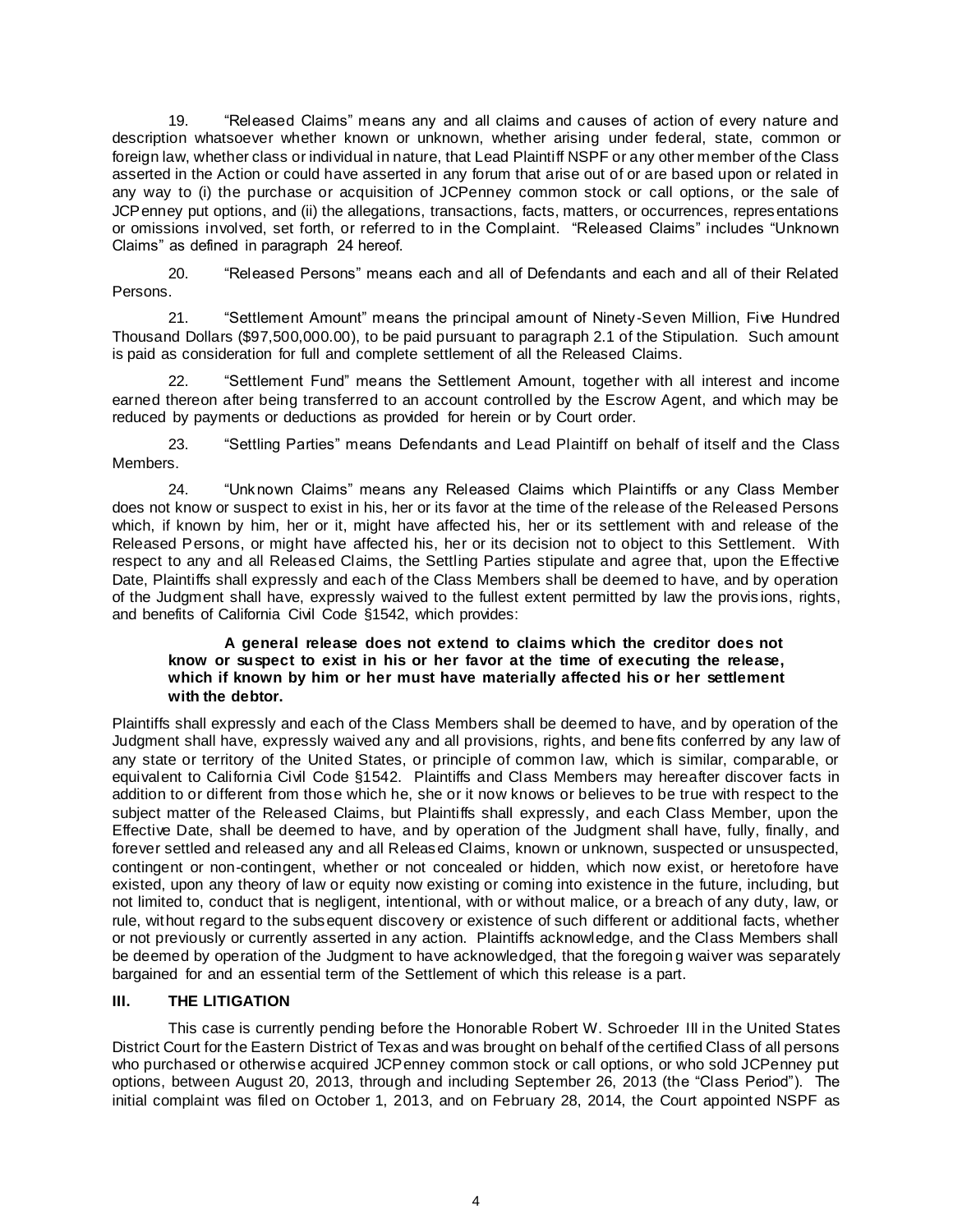Lead Plaintiff and Robbins Geller Rudman & Dowd LLP as Lead Counsel. On June 8, 2015, Lead Plaintiff filed the Revised Consolidated Complaint for Violation of the Federal Securities Laws ("Complaint"), which alleges that during the Class Period, Defendants made false and misleading statements to investors concerning JCPenney's liquidity, need for additional financing, sufficiency of inventory, and strength of supplier relationships that artificially inflated JCPenney's stock price, and those statements resulted in substantial damages to the Class.

From the outset of the Action, Defendants have denied all of these allegations and consistently maintained that they never made any statement to the market that was false or misleading, nor did they ever direct anyone to make public statements that were false or misleading. Defendants believed at the time and still believe that, during the Class Period and at all other times, JCPenney's public statements were truthful, accurate and not misleading. As a result, Defendants contend that Plaintiffs cannot prove any element of securities fraud, including, but not limited to, falsity, scienter and loss causation.

On September 11, 2015, Magistrate Judge Mitchell issued a report recommending that Defendants' motion to dismiss be denied. On September 29, 2015, Judge Schneider issued an order adopting Judge Mitchell's report. Thereafter, Defendants filed an answer denying all material allegations of the Complaint and asserting their defenses. On March 8, 2017, the Court entered an order appointing Plaintiff NSPF as class representative and certifying the Class defined as: "All persons who, between August 20, 2013 and September 26, 2013 (the "Class Period"), purchased or otherwise acquired J.C. Penney Company, Inc. securities, and were damaged thereby. Excluded from the Class are current and former defendants, members of the immediate family of any current or former defendants, directors, officers, subsidiaries and affiliates of J.C. Penney Company, Inc., any person, firm, trust, corporation, officer, director or other individual or entity in which any current or former defendant has a controlling interest, and the legal representatives, affiliates, heirs, successors-in-interest or assigns of any such excluded party." The pleadings and briefing submitted in connection with class certification made clear that this class definition includes persons who, during the same period, sold JCPenney put options and were damaged thereby.

On April 17, 2017, the parties provisionally agreed to settle the Action for financial consideration in the amount of Ninety-Seven Million, Five Hundred Thousand Dollars (\$97,500,000.00), subject to their ability to reach agreement on several non-monetary terms that were still being negotiated. At that time, Lead Plaintiff was unwilling to stay additional litigation, and Lead Counsel continued to pursue discovery, including by deposing a third-party witness on April 20, 2017. On April 21, 2017, the parties finalized a written term sheet, which documented their agreement to the financial consideration and several contested non-monetary settlement terms. The term sheet provided, among other things, that the mediator was vested with binding authority to promptly resolve a term that was still being negotiated if the parties were unable to resolve it themselves, and it included terms to expedite the preparation and filing of formal settlement documentation. As of April 21, 2017, the parties also agreed to cancel then-scheduled depositions and to seek to stay further litigation activity while they finalized the Settlement Agreement.

# **IV. CLAIMS OF THE PLAINTIFFS AND BENEFITS OF SETTLEMENT**

Plaintiffs and Lead Counsel believe that the claims asserted in the Action have merit. However, Plaintiffs and Lead Counsel recognize and acknowledge the expense and length of continued proceedings necessary to prosecute the Action against the Defendants through trial. Plaintiffs and Lead Counsel also have taken into account the uncertain outcome and the risk of trial, especially in complex matters such as this Action, as well as the risks posed by the difficulties and delays relating to post-trial motions, and potential appeals of the Court's determination of said motions, or the verdict of a jury. Plaintiffs and Lead Counsel also are aware of the defenses to the securities law violations asserted in the Action. Plaintiffs and Lead Counsel believe that the Settlement set forth in the Settlement Agreement confers substantial benefits upon the Class in light of the circumstances present here. Based on their evaluation, Plaintiffs and Lead Counsel have determined that the Settlement set forth in the Settlement Agreement is in the best interests of the Class.

### **V. THE DEFENDANTS' DENIALS OF WRONGDOING AND LIABILITY**

The Defendants have denied and continue to deny that they have violated the federal securities laws or any laws and maintain that their conduct was at all times proper and in compliance with all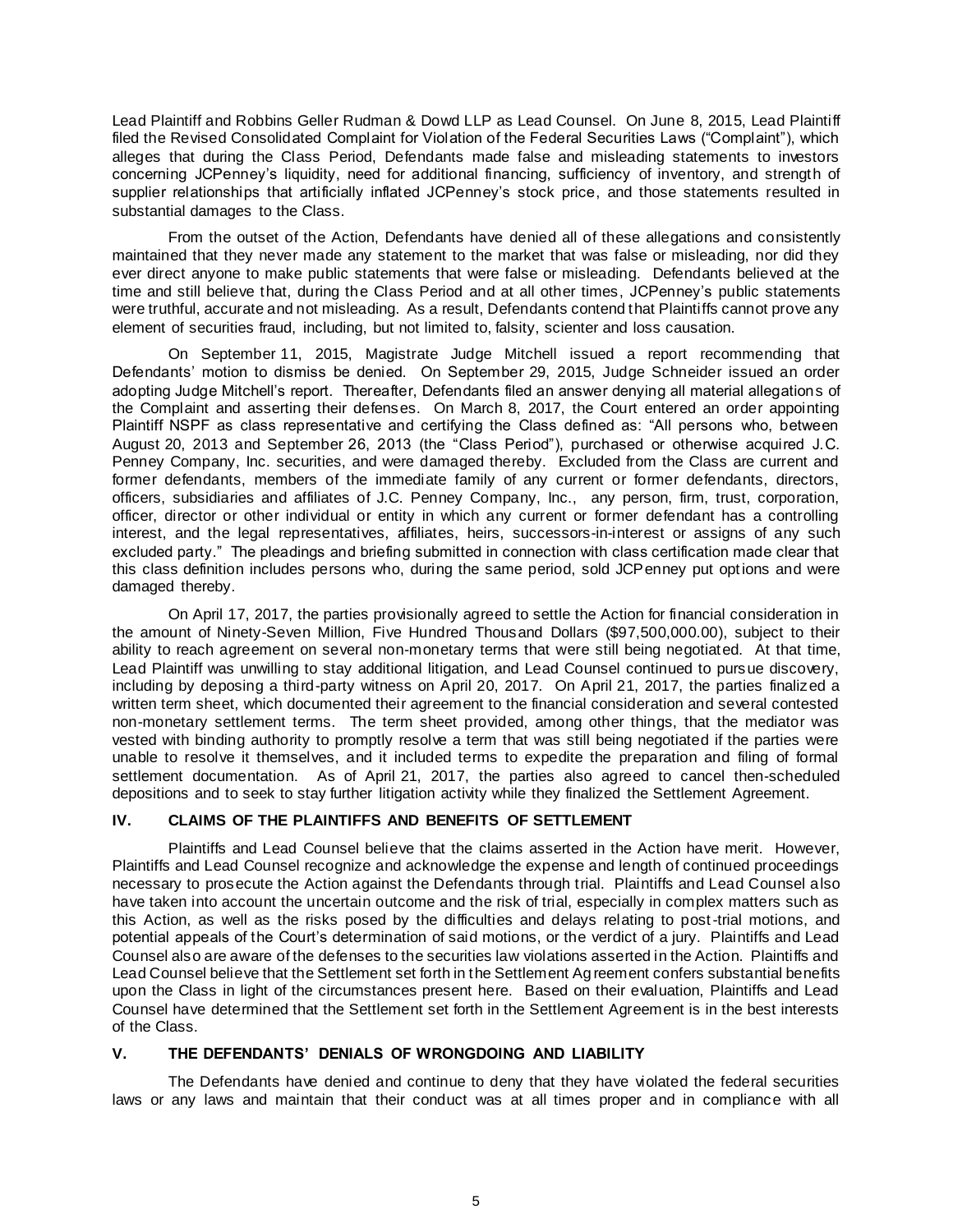applicable provisions of law. Defendants have denied and continue to deny specifically each and all of the claims and contentions alleged in the Action, along with all charges of wrongdoing or liability against them arising out of any of the conduct, statements, acts or omissions alleged, or that could have been alleged, in the Action. Defendants also have denied and continue to deny, *inter alia*, the allegations that any of the Defendants made, knowingly or otherwise, any material misstatements or omissions; that Defendants acted recklessly or with culpable intent; that any member of the Class has suffered any damages; that the price of JCPenney Securities was artificially inflated by reason of the alleged misrepresentations, omissions, or otherwise; or that the members of the Class were harmed by the conduct alleged in the Action or that could have been alleged as part of the Action. In addition, the Defendants maintain that they have meritorious defenses to all claims alleged in the Action.

Nonetheless, taking into account the uncertainty, risks, costs and distraction inherent in any litigation, especially in complex cases such as this Action, Defendants have determined that it is desirable and beneficial to them that the Action be settled in the manner and upon the terms and conditions set forth in the Settlement Agreement. As set forth in paragraphs 8.2 -8.3 of the Settlement Agreement, the Settlement Agreement shall in no event be construed as or deemed to be evidence of an admission or concession by Defendants or any of the Released Persons with respect to any claim of any fault or liability or wrongdoing or damage whatsoever.

### **VI. TERMS OF THE PROPOSED SETTLEMENT**

The sum of Ninety-Seven Million, Five Hundred Thousand Dollars (\$97,500,000.00) will be transferred to the Escrow Agent within twenty-one (21) days after (i) entry of preliminary approval order, and (ii) the provision to Defendants of the information necessary to effectuate a transfer of funds. The principal amount of \$97,500,000.00, plus any accrued interest once transferred, constitutes the Settlement Fund. A portion of the settlement proceeds will be used for certain administrative expenses, including costs of printing and mailing this Notice, the cost of publishing a newspaper notice and notice over *Business Wire*, payment of any taxes assessed against the Settlement Fund, and costs associated with the processing of claims submitted. In addition, as explained below, a portion of the Settlement Fund may be awarded by the Court to Lead Counsel as attorneys' fees and for expenses in litigating the case and to Plaintiffs for their costs and expenses in representing the Class. The balance of the Settlement Fund (the "Net Settlement Fund") will be distributed according to the Plan of Allocation described below to Class Members who submit valid and timely Proof of Claim and Release forms.

### **VII. PLAN OF ALLOCATION**

The Net Settlement Fund will be distributed to Class Members who submit valid, timely Proof of Claim and Release forms ("Authorized Claimants") under the Plan of Allocation described below. The Plan of Allocation provides that Authorized Claimants will be eligible to participate in the distribution of the Net Settlement Fund only if Authorized Claimants transacted in JCPenney Securities during the Cl ass Period, August 20, 2013 to September 26, 2013. No distributions will be made to Authorized Claimants who would otherwise receive a distribution of less than \$10.00.

For purposes of determining the amount an Authorized Claimant may recover under the Plan of Allocation, Lead Counsel conferred with their damages consultant and the Plan of Allocation reflects an assessment of the damages that they believe could have been recovered had the Plaintiffs prevailed at trial. Defendants have had, and shall have, no involvement or responsibility for the terms or application of the Plan of Allocation described herein. The Court may approve the Settlement, even if it does not approve the Plan of Allocation.

# **A. Eligible Securities**

The JCPenney Securities for which an Authorized Claimant may be entitled to receive a distribution from the Net Settlement Fund consist of the common stock and exchange-traded call and put options<sup>1</sup> on JCPenney common stock. Exchange-traded options are traded in units called "contracts." Each option contract entitles the holder to 100 shares of the underlying stock upon exercise or expiration, in this case JCPenney common stock. If an option was exercised for JCPenney common stock, the amount paid, or

Excludes those options that expired prior to September 25, 2013, the date of the price reaction to the first alleged corrective disclosure.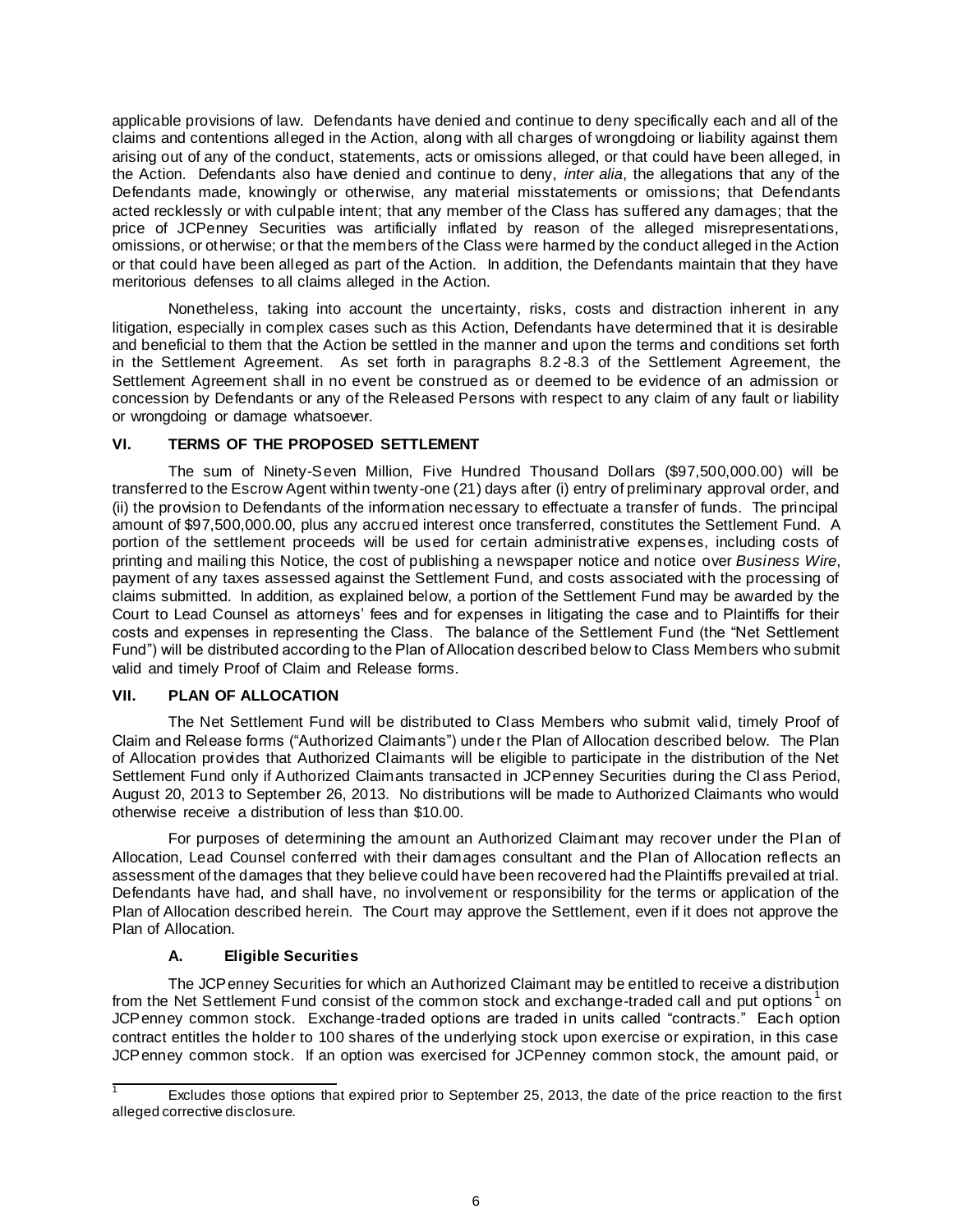proceeds received, upon settlement of the option contract equals the intrinsic value of the option using JCPenney common stock's closing price on the date the option was exercised. At least 95% of the Net Settlement Fund will be allocated to JCPenney common stock and no more than 5% will be allocated to JCPenney options on the common stock.

### **B. Recognized Loss**

To the extent there are sufficient funds in the Net Settlement Fund, each Authorized Claimant will receive an amount equal to the Authorized Claimant's "Recognized Loss," as described below. If, however, as expected, the amount in the Net Settlement Fund is not sufficient to permit payment of the total Recognized Loss of each Authorized Claimant, then each Authorized Claimant shall be paid the percentage of the Net Settlement Fund that each Authorized Claimant's Recognized Loss bears to the total of the Recognized Losses of all Authorized Claimants – *i.e.*, the Authorized Claimant's *pro rata* share of the Net Settlement Fund. Payment in this manner shall be deemed conclusive against all Authorized Claimants.

The proposed Plan of Allocation reflects the Plaintiffs' allegations that over the course of the Class Period, the trading prices of JCPenney Securities were artificially inflated as a result of the Defendants' misrepresentations and omissions concerning this matter.

Estimated damages and the Plan of Allocation were developed based on event study analysis, which determines how much artificial inflation was in the stock price on each day during the Class Period by measuring how much the stock price was inflated as a result of the alleged misrepresentations and omissions and declined as a result of alleged disclosures that corrected the alleged misrepresentations and omissions. Because the alleged corrective disclosures reduced the artificial inflation in stages over the course of the Class Period, the damages suffered by any particular Authorized Claimant depends on when that Authorized Claimant purchased and sold shares, or retained shares beyond the end of the Class Period.

### **C. Calculation of Recognized Loss**

Based on the foregoing, and for purposes of this Settlement only, Recognized Loss will be calculated as follows:

### **1. Publicly Traded Common Stock**

For each share of JCPenney publicly traded common stock purchased or otherwise acquired during any of the periods shown in the left column of Table 1 (below), and:

- a. sold within the same period, the Recognized Loss per share is zero.
- b. sold in a subsequent period, the Recognized Loss per share is the lesser of:
	- i. the artificial inflation per share shown in Table 1; or
	- ii. the difference between the purchase price and the sales price.
- c. retained beyond September 26, 2013 but sold on/or before December 24, 2013, the Recognized Loss per share is the least of:
	- i. the artificial inflation per share shown in Table 1; or
	- ii. the difference between the purchase price and the sales price; or
	- iii. the purchase price per share less the average closing price per share identified in Table 2 (below) for the date the share(s) were sold.<sup>2</sup>

Pursuant to Section 21D(e)(1) of the Private Securities Litigation Reform Act of 1995, "in any private action arising under this chapter in which the plaintiff seeks to establish damages by reference to the market price of a security, the award of damages to the plaintiff shall not exceed the difference between the purchase or sale price paid or received, as appropriate, by the plaintiff for the subject security and the mean trading price of that security during the 90-day period beginning on the date on which the information correcting the misstatement or omission that is the basis for the action is disseminated to the market." \$8.31 was the mean (average) daily closing trading price of JCPenney common stock during the 90-day period beginning on September 27, 2013 and ending on December 24, 2013.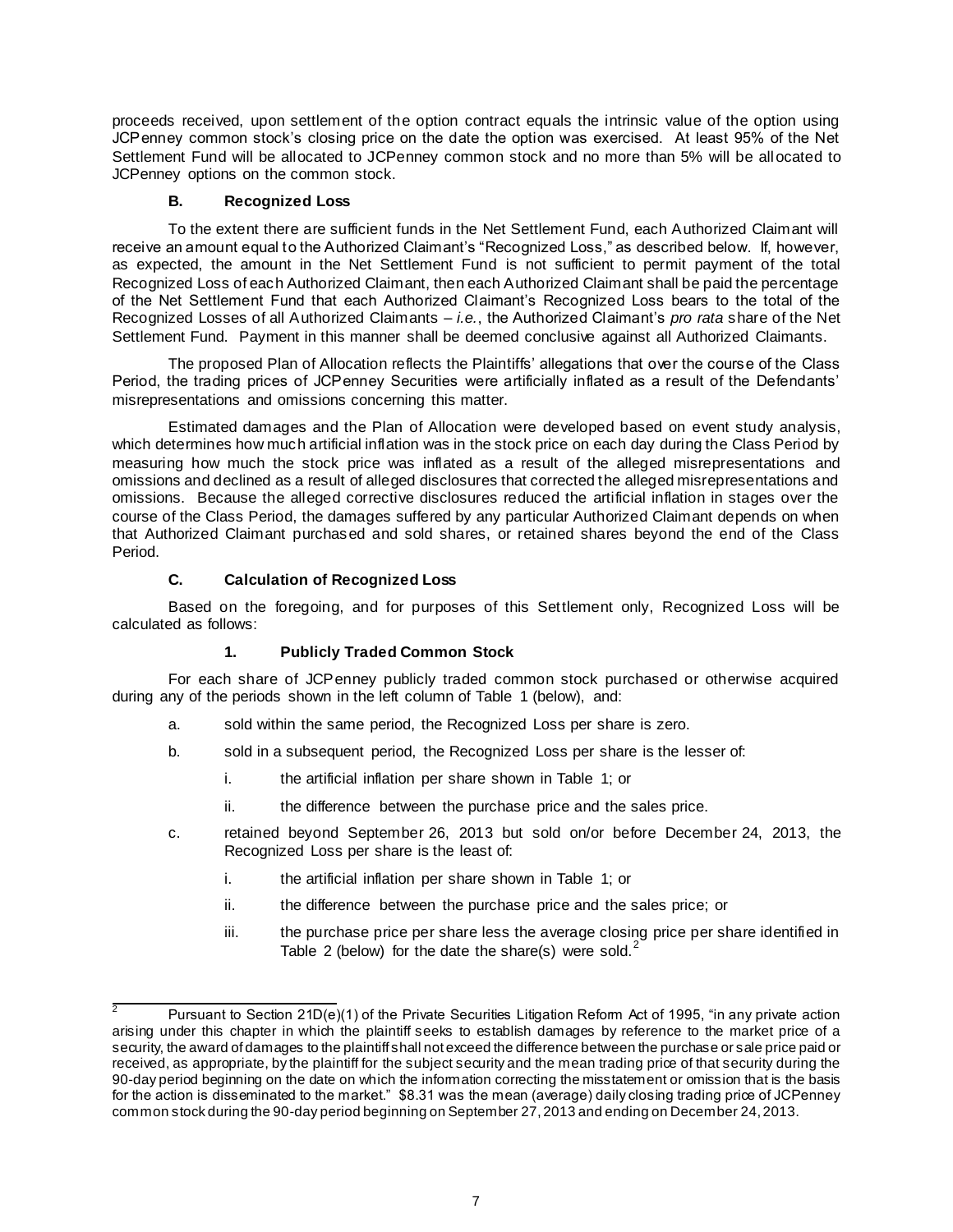- d. retained as of the close of trading on December 24, 2013, the Recognized Loss per share is the lesser of:
	- i. the artificial inflation per share shown in Table 1; or
	- ii. the difference between the purchase price per share and \$8.31 per share.

### **2. Exchange-Traded Call Options**

For exchange-traded call options on JCPenney common stock purchased or othe rwise acquired from August 20, 2013 to September 24, 2013, inclusive, and:

- a. closed (through sale, exercise or expiration) before September 24, 2013, the Recognized Loss per call option is zero; or
- b. held at the end of September 24, 2013, the claim per call option is the difference between the price paid for the call option less the proceeds received upon the settlement of the call option contract.

For exchange-traded call options on JCPenney common stock purchased or otherwise acquired from September 25, 2013 to September 26, 2013, inclusive, and:

- c. closed (through sale, exercise or expiration) before the close of trading on September 26, 2013, the Recognized Loss per call option is zero; or
- d. held at the end of September 26, 2013, the claim per call option is the difference between the price paid for the call option less the proceeds received upon the settlement of the call option contract.

For exchange-traded call options on JCPenney common stock written from August 20, 2013 to September 26, 2013, inclusive, the claim per call option is zero.

### **3. Exchange-Traded Put Options**

For exchange-traded put options on JCPenney common stock written from August 20, 2013 to September 24, 2013, inclusive, and:

- a. closed (through purchase, assignment, or expiration) before the close of trading on September 24, 2013, the Recognized Loss per put option is zero; or
- b. held at the end of September 24, 2013, the claim per put option is the difference between the price paid upon settlement of the put option contract less the initial proceeds received upon the sale of the put option contract.

For exchange-traded put options on JCPenney common stock written from September 25, 2013 to September 26, 2013, inclusive, and:

- c. closed (through purchase, assignment, or expiration) prior to the close of trading on September 26, 2013, the Recognized Loss per put option is zero; or
- d. held at the end of September 26, 2013, the claim per put option is the difference between the price paid upon settlement of the put option contract less the initial proceeds received upon the sale of the put option contract.

For exchange-traded put options on JCPenney common stock purchased or otherwise acquired from August 20, 2013 to September 26, 2013, inclusive, the claim per put option is zero.

### **Table 1: Decline in Artificial Inflation per Share of JCPenney Common Stock**

|                     | Sale Date               | Retained                   |                     |  |
|---------------------|-------------------------|----------------------------|---------------------|--|
| Purchase Date       | 8/20/2013-<br>9/24/2013 | $9/25/2013$ -<br>9/26/2013 | Beyond<br>9/26/2013 |  |
| 8/20/2013-9/24/2013 | \$0.00                  | \$1.58                     | \$2.79              |  |
| 9/25/2013-9/26/2013 |                         | \$0.00                     | \$1.21              |  |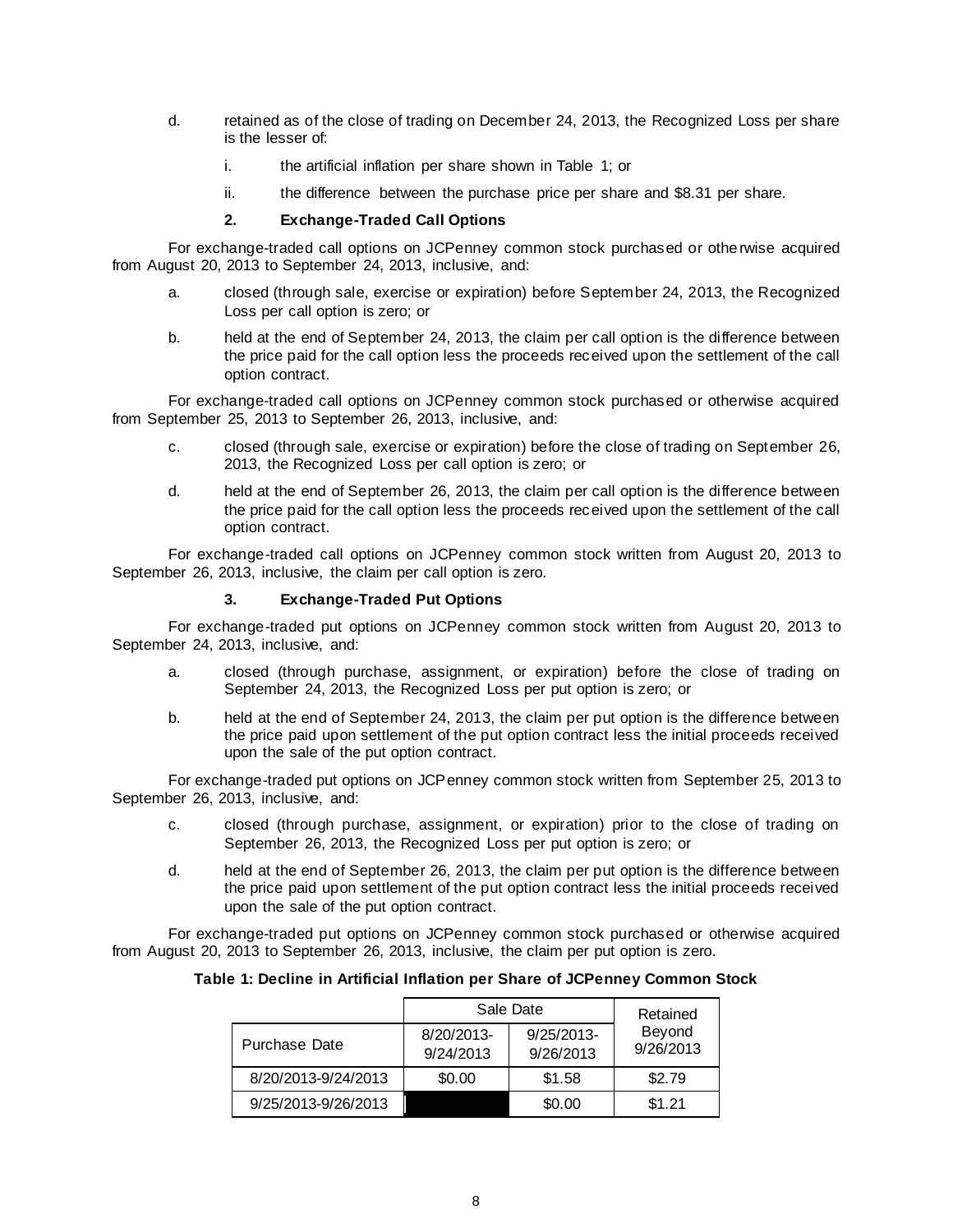**Table 2 JCPenney Common Stock Closing Price and Average Closing Price September 27, 2013 – December 24, 2013**

|             | Closing      | <b>Average Closing</b><br><b>Price Between</b><br><b>September 27, 2013</b> |            | Closing      | <b>Average Cl</b><br><b>Price Bety</b><br>September 2 |
|-------------|--------------|-----------------------------------------------------------------------------|------------|--------------|-------------------------------------------------------|
| <b>Date</b> | <b>Price</b> | and Date Shown                                                              | Date       | <b>Price</b> | and Date S                                            |
| 9/27/2013   | \$9.05       | \$9.05                                                                      | 11/11/2013 | \$8.56       | \$7.77                                                |
| 9/30/2013   | \$8.81       | \$8.93                                                                      | 11/12/2013 | \$8.37       | \$7.79                                                |
| 10/1/2013   | \$8.75       | \$8.87                                                                      | 11/13/2013 | \$8.67       | \$7.81                                                |
| 10/2/2013   | \$8.72       | \$8.83                                                                      | 11/14/2013 | \$8.69       | \$7.84                                                |
| 10/3/2013   | \$8.41       | \$8.75                                                                      | 11/15/2013 | \$9.03       | \$7.87                                                |
| 10/4/2013   | \$7.86       | \$8.60                                                                      | 11/18/2013 | \$8.71       | \$7.90                                                |
| 10/7/2013   | \$7.71       | \$8.47                                                                      | 11/19/2013 | \$8.71       | \$7.92                                                |
| 10/8/2013   | \$7.77       | \$8.38                                                                      | 11/20/2013 | \$9.44       | \$7.96                                                |
| 10/9/2013   | \$7.89       | \$8.33                                                                      | 11/21/2013 | \$9.17       | \$7.99                                                |
| 10/10/2013  | \$7.97       | \$8.29                                                                      | 11/22/2013 | \$8.87       | \$8.01                                                |
| 10/11/2013  | \$8.00       | \$8.27                                                                      | 11/25/2013 | \$9.19       | \$8.04                                                |
| 10/14/2013  | \$7.87       | \$8.23                                                                      | 11/26/2013 | \$9.36       | \$8.07                                                |
| 10/15/2013  | \$7.17       | \$8.15                                                                      | 11/27/2013 | \$10.08      | \$8.11                                                |
| 10/16/2013  | \$7.47       | \$8.10                                                                      | 11/29/2013 | \$10.19      | \$8.16                                                |
| 10/17/2013  | \$7.35       | \$8.05                                                                      | 12/2/2013  | \$10.01      | \$8.20                                                |
| 10/18/2013  | \$7.00       | \$7.99                                                                      | 12/3/2013  | \$10.11      | \$8.24                                                |
| 10/21/2013  | \$6.42       | \$7.90                                                                      | 12/4/2013  | \$9.66       | \$8.27                                                |
| 10/22/2013  | \$6.55       | \$7.82                                                                      | 12/5/2013  | \$8.85       | \$8.28                                                |
| 10/23/2013  | \$7.04       | \$7.78                                                                      | 12/6/2013  | \$8.08       | \$8.28                                                |
| 10/24/2013  | \$6.75       | \$7.73                                                                      | 12/9/2013  | \$8.43       | \$8.28                                                |
| 10/25/2013  | \$6.79       | \$7.68                                                                      | 12/10/2013 | \$8.73       | \$8.29                                                |
| 10/28/2013  | \$7.39       | \$7.67                                                                      | 12/11/2013 | \$8.48       | \$8.29                                                |
| 10/29/2013  | \$7.38       | \$7.66                                                                      | 12/12/2013 | \$8.55       | \$8.30                                                |
| 10/30/2013  | \$7.60       | \$7.65                                                                      | 12/13/2013 | \$8.57       | \$8.30                                                |
| 10/31/2013  | \$7.50       | \$7.65                                                                      | 12/16/2013 | \$8.48       | \$8.30                                                |
| 11/1/2013   | \$8.14       | \$7.67                                                                      | 12/17/2013 | \$8.20       | \$8.30                                                |
| 11/4/2013   | \$8.36       | \$7.69                                                                      | 12/18/2013 | \$8.26       | \$8.30                                                |
| 11/5/2013   | \$8.31       | \$7.72                                                                      | 12/19/2013 | \$7.96       | \$8.30                                                |
| 11/6/2013   | \$7.70       | \$7.71                                                                      | 12/20/2013 | \$8.32       | \$8.30                                                |
| 11/7/2013   | \$8.13       | \$7.73                                                                      | 12/23/2013 | \$8.78       | \$8.30                                                |
| 11/8/2013   | \$8.23       | \$7.74                                                                      | 12/24/2013 | \$8.75       | \$8.31                                                |

|            |              | <b>Average Closing</b> |
|------------|--------------|------------------------|
|            |              | <b>Price Between</b>   |
|            | Closing      | September 27, 2013     |
| Date       | <b>Price</b> | and Date Shown         |
| 11/11/2013 | \$8.56       | \$7.77                 |
| 11/12/2013 | \$8.37       | \$7.79                 |
| 11/13/2013 | \$8.67       | \$7.81                 |
| 11/14/2013 | \$8.69       | \$7.84                 |
| 11/15/2013 | \$9.03       | \$7.87                 |
| 11/18/2013 | \$8.71       | \$7.90                 |
| 11/19/2013 | \$8.71       | \$7.92                 |
| 11/20/2013 | \$9.44       | \$7.96                 |
| 11/21/2013 | \$9.17       | \$7.99                 |
| 11/22/2013 | \$8.87       | \$8.01                 |
| 11/25/2013 | \$9.19       | \$8.04                 |
| 11/26/2013 | \$9.36       | \$8.07                 |
| 11/27/2013 | \$10.08      | \$8.11                 |
| 11/29/2013 | \$10.19      | \$8.16                 |
| 12/2/2013  | \$10.01      | \$8.20                 |
| 12/3/2013  | \$10.11      | \$8.24                 |
| 12/4/2013  | \$9.66       | \$8.27                 |
| 12/5/2013  | \$8.85       | \$8.28                 |
| 12/6/2013  | \$8.08       | \$8.28                 |
| 12/9/2013  | \$8.43       | \$8.28                 |
| 12/10/2013 | \$8.73       | \$8.29                 |
| 12/11/2013 | \$8.48       | \$8.29                 |
| 12/12/2013 | \$8.55       | \$8.30                 |
| 12/13/2013 | \$8.57       | \$8.30                 |
| 12/16/2013 | \$8.48       | \$8.30                 |
| 12/17/2013 | \$8.20       | \$8.30                 |
| 12/18/2013 | \$8.26       | \$8.30                 |
| 12/19/2013 | \$7.96       | \$8.30                 |
| 12/20/2013 | \$8.32       | \$8.30                 |
| 12/23/2013 | \$8.78       | \$8.30                 |
| 12/24/2013 | \$8.75       | \$8.31                 |

If a Class Member held JCPenney Securities at the beginning of the Class Period or made multiple purchases, acquisitions or sales of JCPenney Securities during or after the Class Period, the starting point for calculating an Authorized Claimant's Recognized Loss is to match the Authorized Claimant's holdings, purchases and acquisitions to their sales using the FIFO (*i.e.*, first-in-first-out) method. Under the FIFO method, JCPenney Securities sold during the Class Period will be matched, in chronological order first against JCPenney Securities held at the beginning of the Class Period. The remaining sales of JCPenney Securities during the Class Period will then be matched, in chronological order against JCPenney Securities purchased or acquired during the Class Period.

Purchases or acquisitions and sales of JCPenney Securities shall be deemed to have occurred on the "contract" or "trade" date as opposed to the "settlement" or "payment" date. The receipt or grant by gift, inheritance or operation of law of JCPenney Securities during the Class Period shall not be deemed a purchase, acquisition or sale of JCPenney Securities for the calculation of Recognized Loss, unless (i) the donor or decedent purchased or otherwise acquired such shares of JCPenney Securities during the Class Period; (ii) no Proof of Claim and Release was submitted by or on behalf of the donor, on behalf of the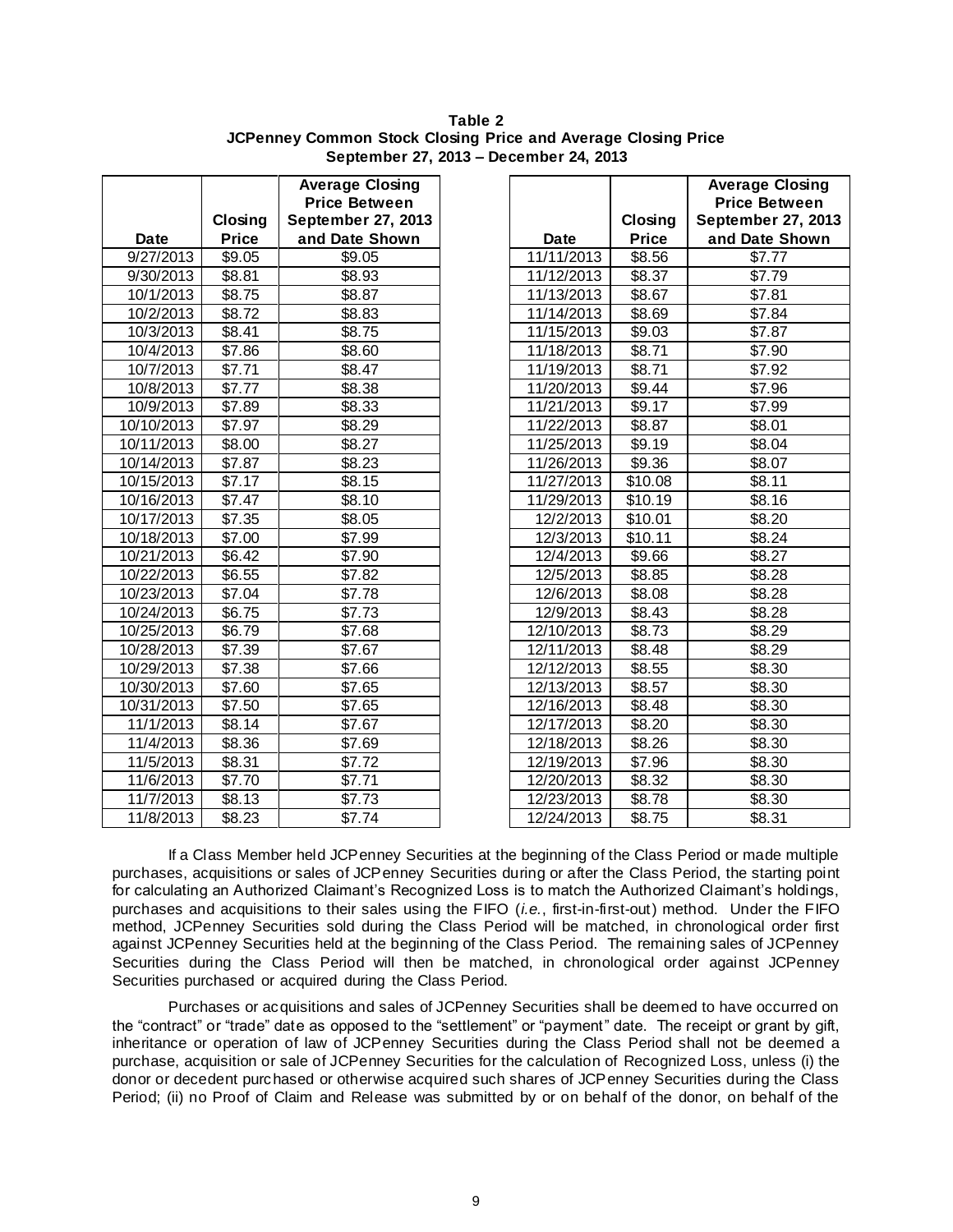decedent, or by anyone else with respect to such shares of JCPenney Securities; and (iii) it is specifically so provided in the instrument of gift or assignment.

An Authorized Claimant's Recognized Loss shall be the amount used to calculate the Authorized Claimant's *pro rata* share of the Net Settlement Fund. If the sum total of Recognized Loss of all Authorized Claimants who are entitled to receive payment out of the Net Settlement Fund is greater than the Net Settlement Fund, each Authorized Claimant shall receive his, her, or its *pro rata* share of the Net Settlement Fund. The *pro rata* share shall be the Authorized Claimant's Recognized Loss divided by the total of the Recognized Loss of all Authorized Claimants, multiplied by the total amount in the Net Settlement Fund.

The Court has reserved jurisdiction to allow, disallow, or adjust the claim of any Class Member on equitable grounds.

### **VIII. PARTICIPATION IN THE CLASS**

If you fall within the definition of the Class, you are a Class Member unless you elect to be excluded from the Class pursuant to this Notice. If you do not request to be excluded from the Class, you will be bound by any judgment entered with respect to the Settlement in the Action against the Defendants whether or not you file a Proof of Claim and Release form.

If you are a Class Member, you need do nothing (other than timely file a Proof of Claim and Release if you wish to participate in the distribution of the Net Settlement Fund). Your interests will be represented by Lead Counsel. If you choose, you may enter an appearance individually or through your own counsel at your own expense.

TO PARTICIPATE IN THE DISTRIBUTION OF THE NET SETTLEMENT FUND, YOU MUST TIMELY COMPLETE AND RETURN THE PROOF OF CLAIM AND RELEASE THAT ACCOMPANIES THIS NOTICE. The Proof of Claim and Release must be **postmarked (if mailed) or received (if filed electronically) on or before November 6, 2017**. The Proof of Claim and Release may be submitted online at www.jcpenneysecuritieslitigation.com. Unless the Court orders otherwise, if you do not timely submit a valid Proof of Claim and Release, you will be barred from receiving any payments from the Net Settlement Fund, but will in all other respects be bound by the provisions of the Settlement Agreement and the Final Judgment.

### **IX. EXCLUSION FROM THE CLASS**

You may request to be excluded from the Class. To do so, you must mail a written request stating that you wish to be excluded from the Class to:

> *JCPenney Securities Litigation* Claims Administrator **EXCLUSIONS** c/o Gilardi & Co. LLC 3301 Kerner Blvd. San Rafael, CA 94901

The request for exclusion must state: (1) your name, address, and telephone number; (2) all purchases, acquisitions and sales of JCPenney Securities made from August 20, 2013 through September 26, 2013, inclusive, including the dates and prices of each purchase, acquisition or sale, and the amount of Securities purchased, otherwise acquired or sold; and (3) that you wish to be excluded from the Class. YOUR EXCLUSION REQUEST MUST BE **POSTMARKED ON OR BEFORE NOVEMBER 8, 2017**. If you submit a valid and timely request for exclusion, you shall have no rights under the Settlement, shall not share in the distribution of the Net Settlement Fund, and shall not be bound by the Settlement Agreement or the Judgment.

#### **X. DISMISSAL AND RELEASES**

If the proposed Settlement is approved, the Court will enter a Final Judgment. The Judgment will dismiss the Released Claims with prejudice as to all Released Persons as provided in the Settlement Agreement.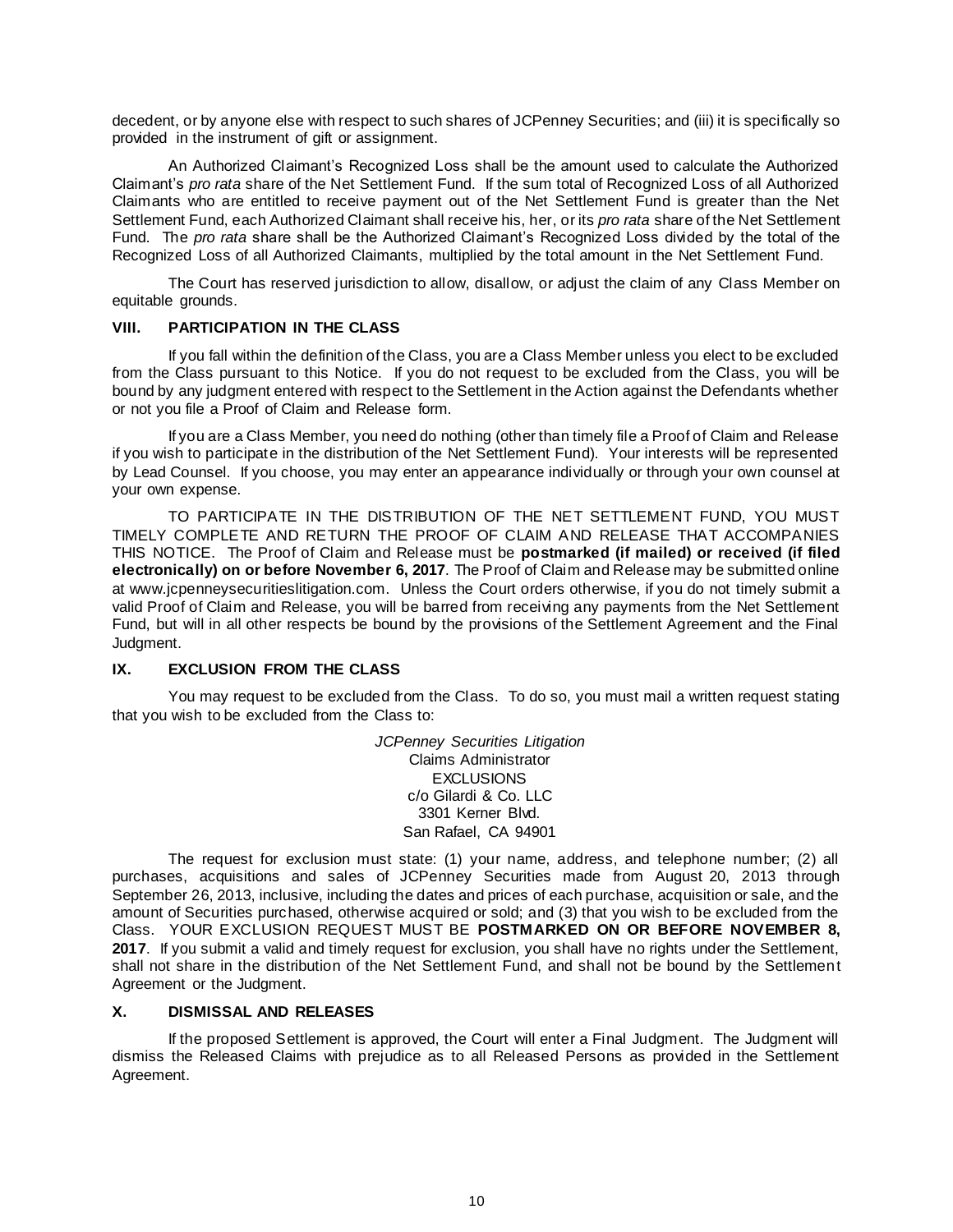The Judgment will provide that all Class Members who have not validly and timely requested to be excluded from the Class shall be deemed to have released and forever discharged all Released Claims, including Unknown Claims, against all Released Persons as provided in the Settlement Agreement.

# **XI. APPLICATION FOR ATTORNEYS' FEES AND EXPENSES**

At the Settlement Hearing, Lead Counsel will request the Court to award attorneys' fees of up to one-third of the Settlement Amount, plus litigation expenses not to exceed \$950,000, plus interest earned on both amounts. Class Members are not personally liable for any such fees, expenses, or compensation. In addition, the Plaintiffs intend to seek an amount not to exceed \$12,000 in the aggregate for their time and expenses incurred in representing the Class.

To date, Plaintiffs' Counsel have not received any payment for their services in conducting this Action on behalf of Plaintiffs and members of the Class, nor have counsel been paid for their expenses. The fee requested by Lead Counsel would compensate counsel for their efforts in achieving the Settlement Fund for the benefit of the Class, and for their risk in undertaking this representation on a contingency basis. The fee requested is within the range of fees awarded to plaintiffs' counsel under similar circumstances in litigation of this type.

### **XII. CONDITIONS FOR SETTLEMENT**

The Settlement is conditioned upon the occurrence of certain events described in the Settlement Agreement. Those events include, among other things: (1) entry of the Judgment by the Court, as provided for in the Settlement Agreement; and (2) expiration of the time to appeal from or alter or amend the Judgment. Pending the Court's consideration of this Settlement, the Court has stayed all proceedings, and Class Members are precluded from bringing or pursuing any litigation that seeks to prosecute the Released Claims.

If, for any reason, any one of the conditions described in the Settlement Agreement is not met, the Settlement Agreement might be terminated and, if terminated, will become null and void, and the Settling Parties will be restored to their respective positions as of April 20, 2017.

### **XIII. THE RIGHT TO BE HEARD AT THE SETTLEMENT HEARING**

Any Class Member who has not validly and timely requested to be excluded from the Class, and who objects to any aspect of the Settlement, the Plan of Allocation, the application for an award of attorneys' fees and expenses or Plaintiffs' application for an award for the reimbursement of their time and expenses, may appear and be heard at the Settlement Hearing.<sup>1</sup> Any such Person must submit and serve a written notice of objection, to be *received* **on or before November 8, 2017**, by each of the following:

> CLERK OF THE COURT UNITED STATES DISTRICT COURT EASTERN DISTRICT OF TEXAS William M. Steger Federal Building and United States Courthouse 211 West Ferguson Street, Room 106 Tyler, TX 75702

ROBBINS GELLER RUDMAN & DOWD LLP ROBERT R. HENSSLER JR. 655 West Broadway, Suite 1900 San Diego, CA 92101

GIBSON, DUNN & CRUTCHER LLP JASON J. MENDRO 1050 Connecticut Ave., N.W. Washington, D.C. 20036

*Counsel for Defendants*

*Counsel for Plaintiffs*

The notice of objection must demonstrate the objecting Person's membership in the Class, including the amount of JCPenney Securities purchased, otherwise acquired and sold between August 20, 2013 and September 26, 2013, inclusive, and must contain a statement of the reasons for objection. Only

 $\overline{1}$ Lead Counsel's pleadings in support of these matters will be filed with the Court on or before October 25, 2017.